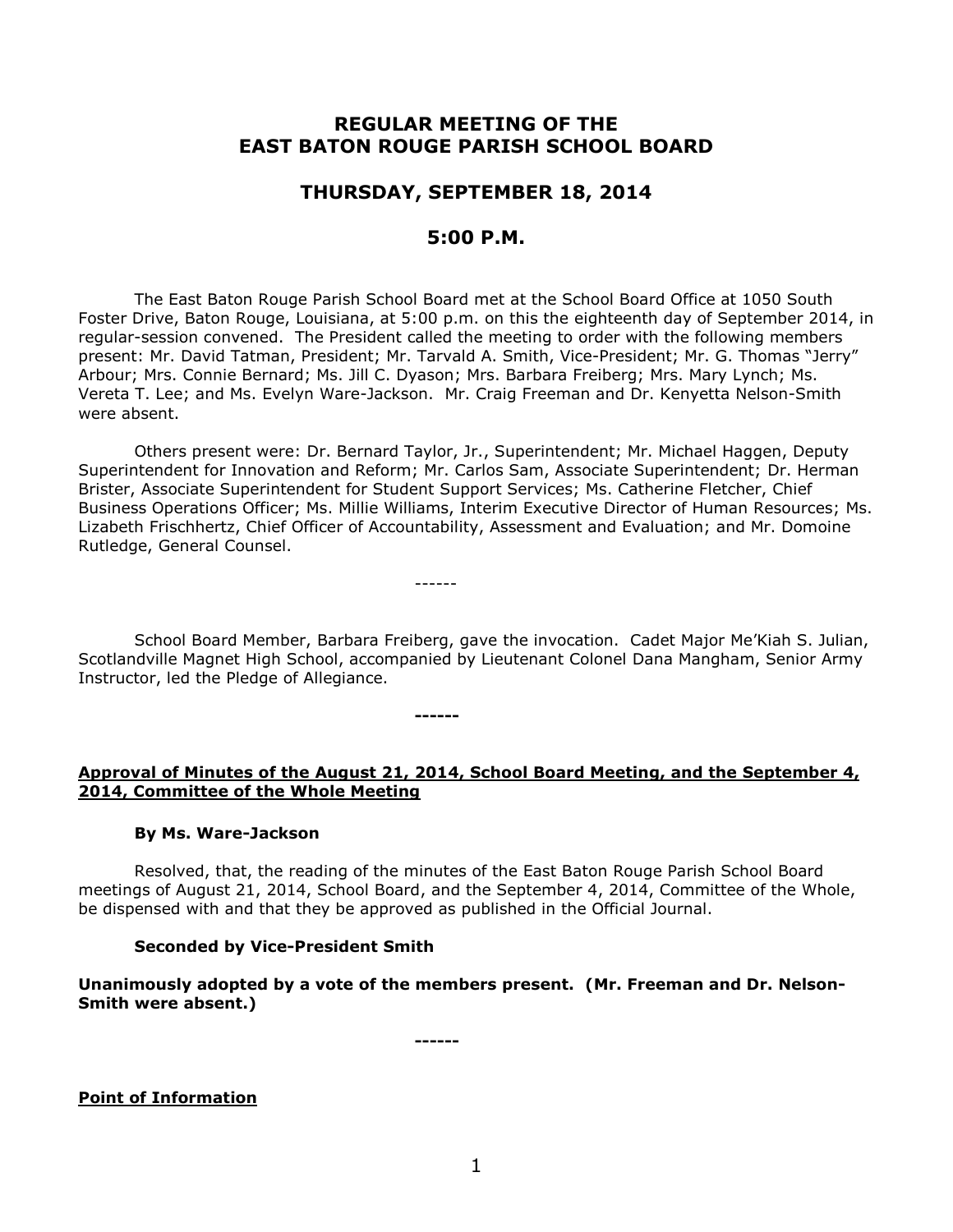Announcement of the East Baton Rouge Parish School Board members who have successfully completed annual training for 2013 mandated by La. R.S. 17:53 and the total credit hours received: Jerry Arbour (13.75 hours), Connie Bernard (22.5 hours), Jill Dyason (16.5 hours), Craig Freeman (9.5 hours), Barbara Freiberg (33.5 hours), Randy Lamana (15 hours), Vereta Lee (31 hours), Dr. Kenyetta Nelson-Smith (20 hours), Vice President Tarvald Smith (38.5 hours), Board President David Tatman (23.5 hours), and Evelyn Ware-Jackson (27 hours).

The Louisiana School Boards Association (LSBA) has recognized the following East Baton Rouge Parish School Board members who have qualified for Distinguished Board Member designation. The East Baton Rouge Parish School Board members received 16+ hours in 2011, 6+ hours in 2012, 6+ hours in 2013, and 6+ hours in 2014. They are as follows: Jerry Arbour, Connie Bernard, Barbara Freiberg, Vereta Lee, Dr. Kenyetta Nelson-Smith, and Evelyn Ware-Jackson.

**------**

## **Approval of Consent Agenda Items**

## **By Mrs. Lynch**

Resolved, that, the East Baton Rouge Parish School Board does hereby approve the Consent Agenda items.

## **Seconded by Mrs. Freiberg**

**Unanimously adopted by a vote of the members present. (Mr. Freeman and Dr. Nelson-Smith were absent.)**

**------**

*The following items were approved as part of the Consent Agenda:*

**------**

# **Items approved by the Committee of the Whole for recommendation to the Board:**

------

Approval of a professional services contract between the East Baton Rouge Parish School Board and Teach for America in the amount of \$28,000.00 (8 teachers x \$3,500) - Funding Source: General Fund/Human Resources and \$9,600.00 (8 teachers x \$1,200) - Funding Source: Federal Programs.

Approval of a professional services contract between the East Baton Rouge Parish School Board and Soliant Health in the amount of \$30,000.00 for audiological services to students in the district. (Funding Source: General Fund).

Approval of a professional services contract between the East Baton Rouge Parish School Board and Prestige Home Care in an amount not to exceed \$54,000.00 for nursing services for ESS students. (Funding Source: IDEA-Part B).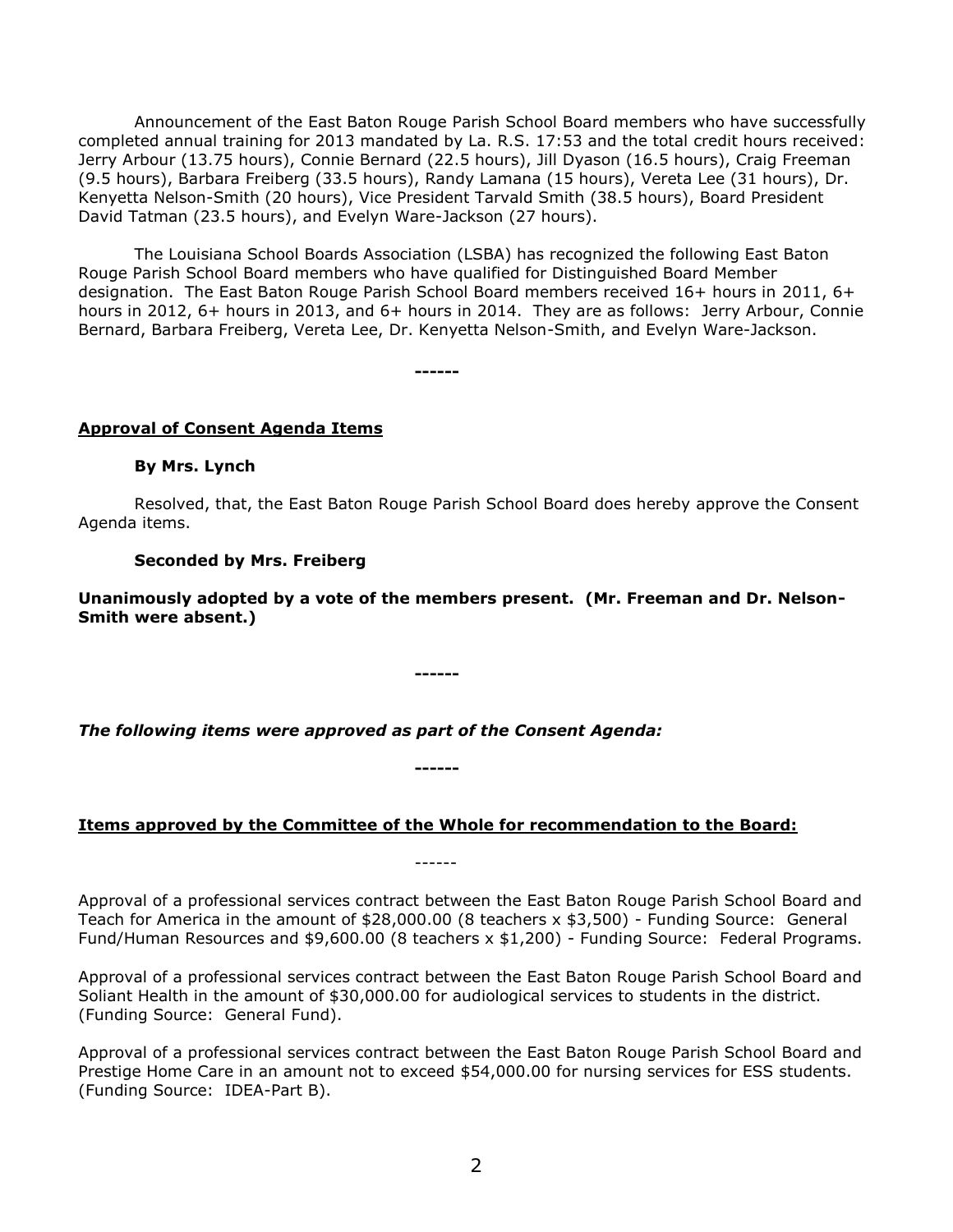Approval of request for renewal of a license agreement between the East Baton Rouge Parish School Board and ESchool Solutions, Inc., in the amount of \$22,172.75 for an Electronic Registration Online (ERO) subscription. (Funding Source: General Fund/Professional Development)

Acceptance of the Innovation Through Design Thinking Program grant in the amount of \$27,500.00.

Approval of a Services Agreement between the East Baton Rouge Parish School Board and Our Lady of the Lake Hospital, Inc., in an amount not to exceed \$260,000.00 per year for two (2) Blue Buses.

# *END OF CONSENT AGENDA ITEMS*

**------**

# **Acceptance of Recommendation**

## **By Mrs. Bernard**

Resolved, that, the East Baton Rouge Parish School Board does hereby accept the Manual Forestry, LLC, recommendation to perform timber thinning and regenerating harvesting on the Section 16 property located on the Northeast High Tract and the Baywood Tract. The East Baton Rouge Parish School Board also authorizes General Counsel and the Superintendent to negotiate a contract with Manual Forestry, LLC, and bring the contract back to the Board at the Committee of the Whole on October 2, 2014. The East Baton Rouge Parish School Board also gives authorization for staff and the consultant to advertise, accept the high bid meeting specifications, and make the award of contracts for the timber thinning project or reject any and all bids for just cause in accordance with the Louisiana Public Bid Law.

# **Seconded by Mrs. Lynch**

**Unanimously adopted by a vote of the members present. (Mr. Arbour, Mr. Freeman and Dr. Nelson-Smith were absent.)**

**------**

## **Approval of School Board Policy Revisions**

## **By Vice-President Smith**

Resolved, that, the East Baton Rouge Parish School Board does hereby approve the following School Board policy revisions and related matters: BD, DFK, GAJ, GAMC, GBI, GBK, GBKA, GBRI, GBL, and GBRIB.

## **Seconded by Ms. Ware-Jackson**

## **The vote on the motion was as follows:**

- **Yeas: (7) Mrs. Bernard, Ms. Dyason, Mrs. Freiberg, Mrs. Lynch, Vice-President Smith, President Tatman, and Ms. Ware-Jackson**
- **Nays: (0) None**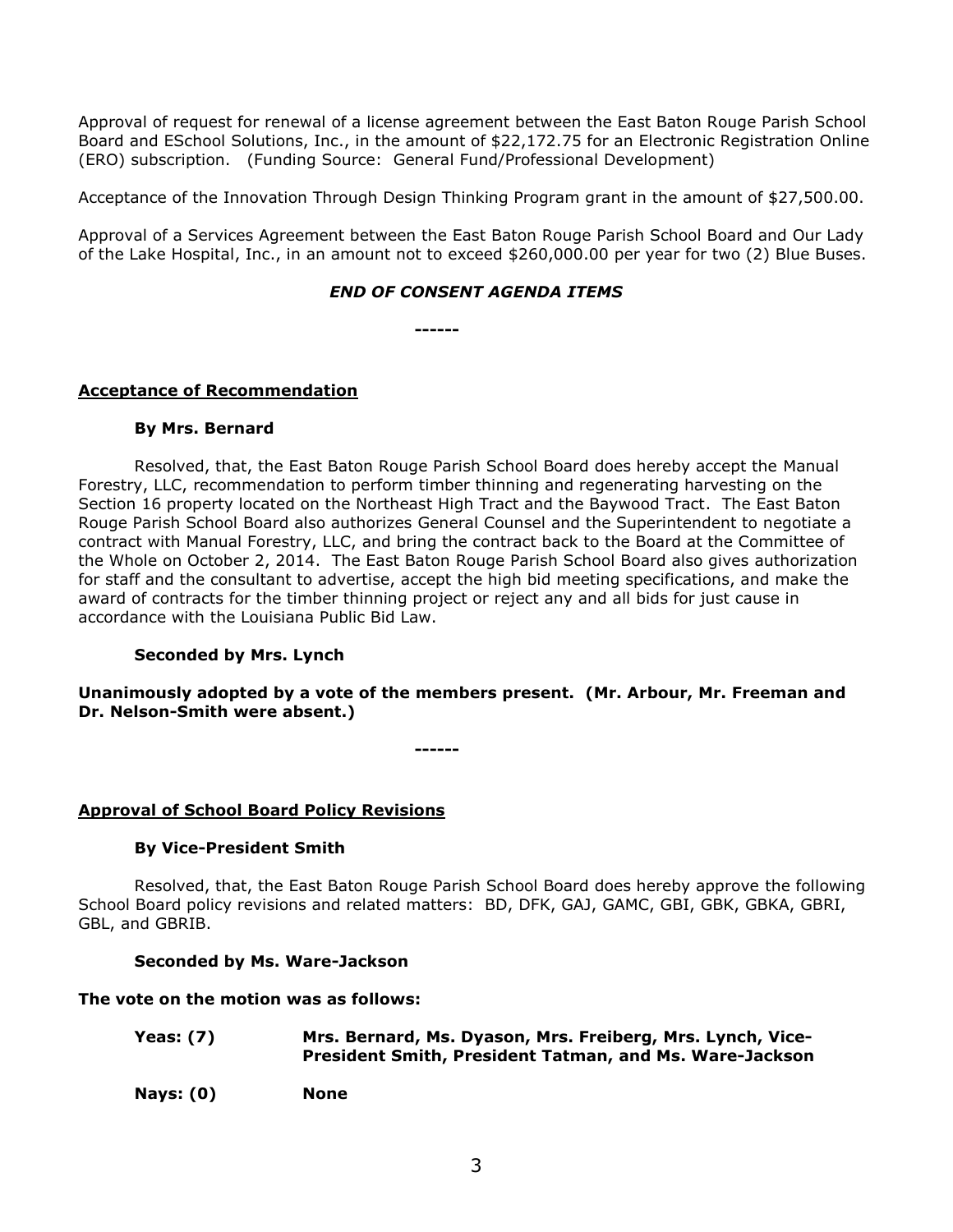**Abstained: (1) Ms. Lee**

**Absent: (3) Mr. Arbour, Mr. Freeman, and Dr. Nelson-Smith**

**------**

**The motion was approved.**

**Authorization for Staff to Create a "Virtual Drop Back In" Program**

#### **By Mrs. Freiberg**

Resolved, that, the East Baton Rouge Parish School Board does hereby authorize staff to create a "Virtual Drop Back In" live, online instructional program for Grades 9-12.

#### **Seconded by Mrs. Bernard**

**Discussion followed.**

**The motion was withdrawn by the originator and seconder.**

**Discussion continued.**

#### **The following motion was made.**

#### **By Mrs. Bernard**

Resolved, that, the East Baton Rouge Parish School Board does hereby defer voting on "Virtual Drop Back In" live, online instructional program for Grades 9-12, until a Special meeting on October 2, 2014, following the Committee of the Whole.

#### **Seconded by Mrs. Lynch**

# **Unanimously adopted by a vote of the members present. (Mr. Arbour, Mr. Freeman and Dr. Nelson-Smith were absent.)**

**------**

# **Approval of an Agreement**

#### **By Mrs. Freiberg**

Resolved, that, the East Baton Rouge Parish School Board does hereby approve the Louisiana Office of Student Financial Assistance (LOSFA) LA Gear Up Agreement to provide funds in the amount of \$176,841.60 to support the following schools for the 2014-2015 school year: Broadmoor High, Glen Oaks High, Tara High, and Scotlandville Magnet High Schools.

## **Seconded by Mrs. Bernard**